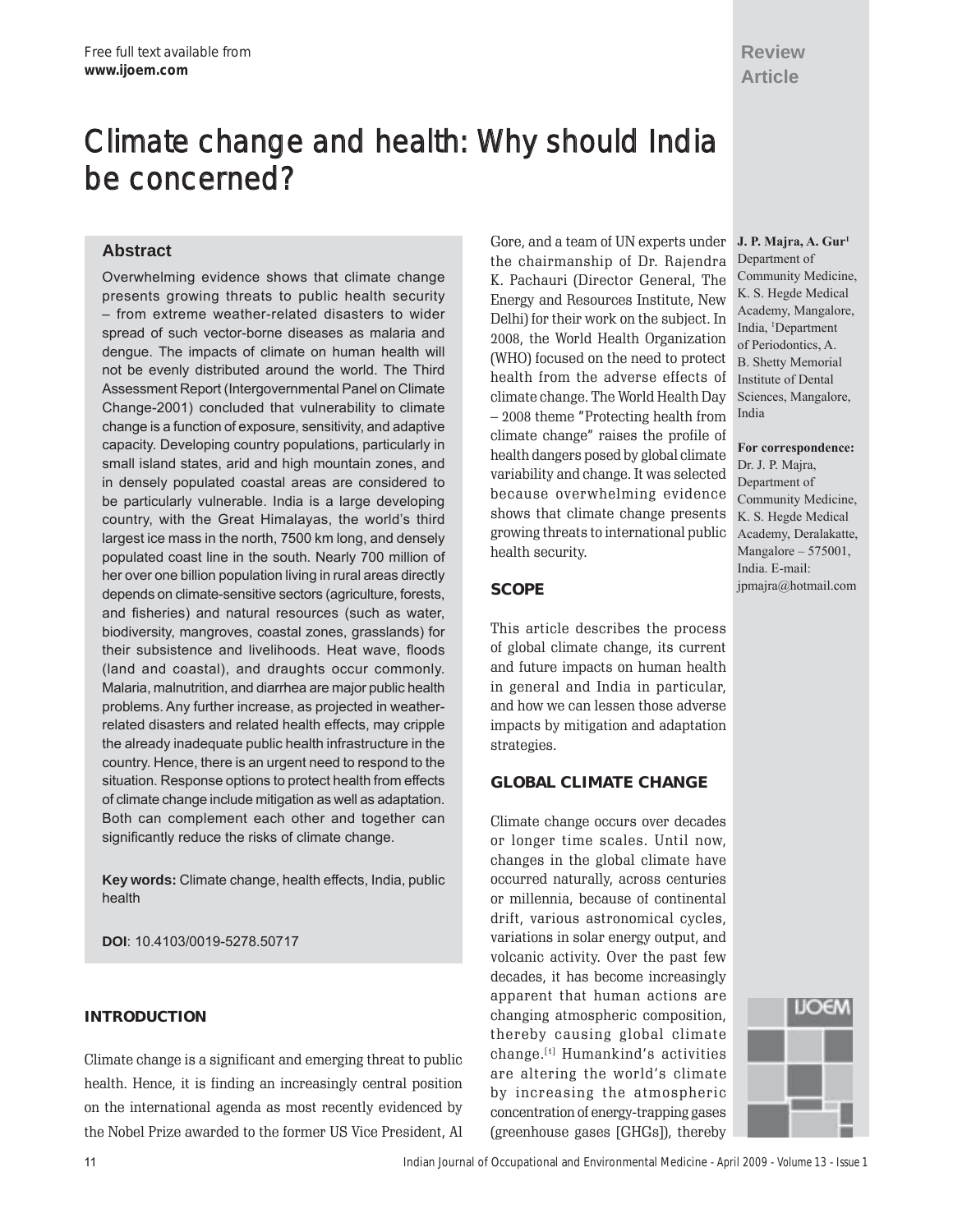amplifying the natural "greenhouse effect" that makes the Earth habitable. These GHGs comprise, principally, carbon dioxide (mostly from fossil fuel combustion and forest burning) plus other heat-trapping gases such as methane (from irrigated agriculture, animal husbandry, and oil extraction), nitrous oxide, and various human-made halocarbons. According to the Fourth Assessment Report (2007)<sup>[1]</sup> of the Intergovernmental Panel on Climate Change (IPCC), the observed effects include:

- 1. The global average surface temperature has increased by approximately 0.65°C over the last 50 years.
- 2. Eleven of the last  $12$  years ( $1995-2006$ ) rank among the  $12$ warmest years since records began in the 1850s.
- 3. The rates of warming and of sea level rise have accelerated in recent decades.
- 4. Many areas, particularly mid- to high-latitude countries, have experienced increases in precipitation and there has been a general increase in the frequency of extreme rainfall.
- 5. In some regions, such as parts of Asia and Africa, the frequency and intensity of droughts have increased in recent decades.
- 6. The frequency of the most intense tropical cyclones has increased in some areas, such as the North Atlantic, since the 1970s.

As we continue to change atmospheric composition, climatologists forecast further warming during the coming century and beyond. The IPCC has made the following projections for the next century:

- 1. Global mean surface temperature will rise by  $1.1-6.4^{\circ}$  C, depending partly on future trends in energy use. Warming will be greatest over land areas and at high latitudes.
- 2. Heat waves, heavy precipitation events, and other extreme events will become more frequent and intense.
- 3. Sea level rise is expected to continue at an accelerating rate.

## **IMPACT OF CLIMATE CHANGE ON HUMAN HEALTH**

Our personal health may seem to relate mostly to prudent behavior, heredity, occupation, local environmental exposures, and health-care access, but sustained population health requires the life supporting "services" of the biosphere. Populations of all animal species depend on supplies of food and water, freedom from excess infectious disease, and the physical safety and comfort conferred by climatic stability. The world's climate system is fundamental to this life support. A changing climate is likely to affect all these conditions and hence have a powerful impact on human health and wellbeing.<sup>[2]</sup> In its Third Assessment Report, the United Nation's IPCC concluded that "climate change is projected to increase threats to human health." Climate change can affect human health directly (e.g., impacts of thermal stress, death/injury in floods and storms) and indirectly through changes in the ranges of disease vectors (e.g., mosquitoes), water-borne pathogens, water quality, air quality, and food availability and quality. Global climate change is, therefore, a newer challenge to ongoing efforts to protect human health.[3]

## **WHY SHOULD INDIA BE CONCERNED?**

The Third Assessment Report (IPCC-2001) concluded that vulnerability to climate change is a function of exposure, sensitivity, and adaptive capacity. India is a large developing country, with the Great Himalayas, the world's third largest ice mass in the north, 7500 km long, and densely populated coast line in the south. Nearly 700 million of her one billion population living in rural areas directly depends on climatesensitive sectors (agriculture, forests, and fisheries) and natural resources (such as water, biodiversity, mangroves, coastal zones, grasslands) for their subsistence and livelihoods. Further, the adaptive capacity of dry land farmers, forest dwellers, fisher folk, and nomadic shepherds is very low.<sup>[4]</sup> Climate change is likely to impact all the natural ecosystems as well as socioeconomic systems, as shown by the National Communications Report of India to the United Nations Framework Convention on Climate Change (UNFCCC) . [5]

The latest high-resolution climate change scenarios and projections for India, based on the Regional Climate Modeling system, known as PRECIS, developed by the Hadley Center and applied for India using IPCC scenarios A2 and B2,<sup>[6]</sup> show an annual mean surface temperature rise by the end of the century, ranging from  $3$  to  $5^{\circ}$ C under the A2 scenario and 2.5 to 4°C under the B2 scenario, with warming more pronounced in the northern parts of India. A 20% rise in all India summer monsoon rainfall and further rise in rainfall is projected over all states except Punjab, Rajasthan, and Tamil Nadu, which show a slight decrease. Extremes in maximum and minimum temperatures are also expected to increase and similarly extreme precipitation also shows substantial increases, particularly over the west coast of India and west central India. Rapid mountain glacier retreat has been documented in the Himalayas, meltwater from the Himalayan glaciers contributing a sizeable portion of river flows to the Ganges, Brahmaputra, Indus, and other river systems.[7] Public health, to a large extent, depends on safe drinking water, sufficient food, secure shelter, and good social conditions. A changing climate is likely to affect all these conditions.

Some of the current and future health effects include:

### **Health effects of extreme temperatures**

Extremes of temperature can kill. While Himachal Pradesh and Uttaranchal experienced a cold wave, other parts in the country were subjected to heat wave. In 1998, the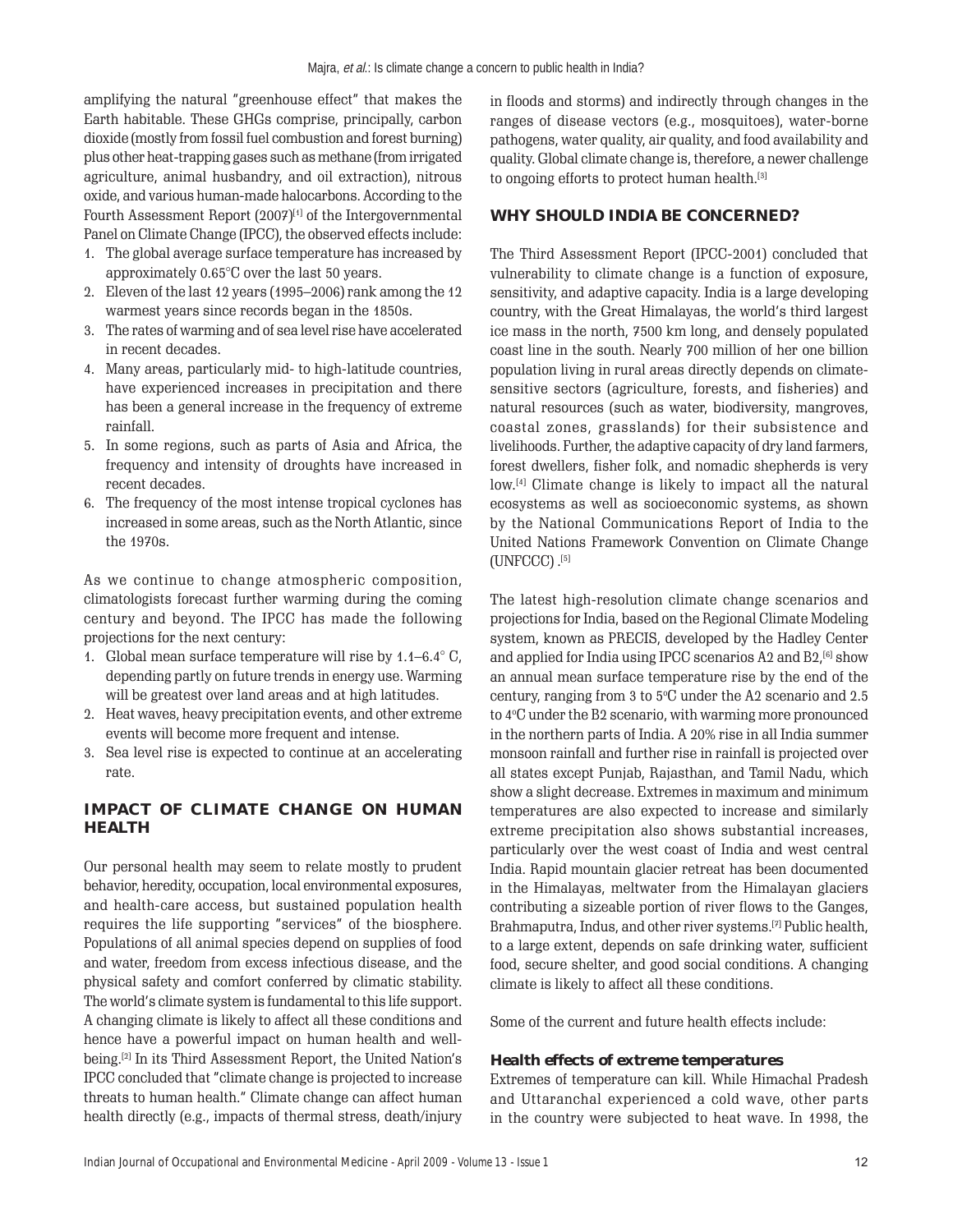heat wave in Orissa was recorded as one of the worst, claiming more than 2000 lives.<sup>[8]</sup> 1998 was the warmest year globally.[9] Andhra Pradesh reeled under heat wave in 2003, killing 1421 people, which is an all-time high in the history of Andhra Pradesh.<sup>[10]</sup> Effects of heat wave were also observed in Uttar Pradesh, Haryana, Punjab, Rajasthan, Gujarat, Bihar, and Orissa in 2003. In June 2005, Orissa recorded the highest temperature of 46.3°C in Bhubaneswar of the last 33 years, which is  $10^{\circ}$  above normal,  $[11]$  leading to a heat wave. This is not limited to India only. In July 1995, a heat wave in Chicago, USA, caused 514 heat-related deaths (12 per 100,000 population) and 3300 excess emergency admissions. The record high temperatures in Western Europe in the summer of 2003 were associated with a spike of an estimated 70,000 more deaths than the equivalent periods in previous years. Most of the excess deaths during times of thermal extreme are in persons with pre-existing disease, especially cardiovascular and respiratory disease. The very old, the very young, and the frail are the most susceptible.<sup>[12]</sup> Extremes in maximum and minimum temperatures are also expected to increase. Therefore, it is anticipated that there will be an increase in the number of deaths due to greater frequency and severity of heat waves.

#### **Health effects of extreme weather events**

Extreme weather events such as severe storms, floods, and drought have claimed thousands of lives during the last few years and have adversely affected the lives of millions and cost significantly in terms of economic losses and damage to property. India and the subcontinent saw five of the 20 major natural calamities recorded worldwide in terms of victims. Orissa is no stranger to cyclones, but the 1999 cyclone was unprecedented for the sheer severity, with wind speed reaching over 300 km/h, leaving nearly 10,000 dead, and has gone down in history as the Super cyclone.[13] In 2003, floods claimed thousands of lives and rendered millions of people homeless in Assam, Bihar, West Bengal, Orissa, Uttar Pradesh, Himachal Pradesh, Rajasthan, and Gujarat. Severe drought conditions is most of the north west, major parts of north India, north east India, and parts of Andhra Pradesh, the Telangana and Rayalseema regions, and parts of Tamil Nadu destroyed crops to the tune of USD 25 million, with many starvation deaths being reported. Floods are an annual feature in Bihar, but the 2004 floods was unique for its severity. Recent climate emergencies in India included a heat wave in Orissa (2004), a cold wave in Uttaranchal and Uttar Pradesh (2004), a tsunami affecting Tamil Nadu, Andhra, Kerala, and the Andaman-Nicobar Islands (2004), floods in Madhya Pradesh and Gujarat (2005), rains and floods in Maharashtra (2005), and a cyclone in Andhra Pradesh (2005).<sup>[14]</sup> These climate extremes, apart from health, also damage the public health infrastructure. India, like other developing countries, is poorly equipped to deal with weather extremes. Hence, the number of people killed, injured, or made homeless by natural disasters has been increasing rapidly.

## **Health effects of more variable precipitation patterns**

The Indian metropolitan city of Mumbai was besieged with Indiaís heaviest downpour of the century in July 2005, killing nearly 600 people. According to the Indian Meteorological department, it was the heaviest ever rainfall received in a single day anywhere in India, recorded at 94.4 cm in the last 100 years. It broke the record of the previous highest rainfall at one place in India at Cherrapunjee in Meghalaya of 83.82 cm, recorded on 12 July, 1910.[11] On the other hand, Cherrapunjee in the north eastern state of Meghalaya, generally well known for being the wettest place in the world, is going through a rare rain crisis and is experiencing dry spells. This may lead to floods in some areas and drought in other areas and thus endangering food security and also affecting the quantity and quality of water. More variable rainfall patterns are likely to compromise the supply of fresh water. For example, in Kashmir (India), heat events have been increasing in the last decade. Rainfall in Srinagar appears to have been declining and Kashmir has experienced warmer than average winters, with snow melting as early as January and droughts occurring in the summer months of July and August. Water shortages have been reported during what have traditionally been wet summer months, with water having to be trucked in on occasion. There has been an increase in waterborne diseases and skin problems due to water shortages.[14] Water scarcity already affects four of every 10 people. A lack of water and poor water quality can compromise hygiene and health. This increases the risk of diarrhea, which kills approximately 1.8 million people every year, as well as trachoma (an eye infection that can lead to blindness) and other illnesses. Many diarrheal diseases vary seasonally, suggesting sensitivity to climate. In India, like in other tropics, diarrheal diseases typically peak during the rainy season. Both floods and droughts increase the risk of diarrheal diseases. Major causes of diarrhea linked to heavy rainfall and contaminated water supplies are cholera, cryptosporidium, E. coli infection, giardia, shigella, typhoid, and viruses such as hepatitis  $A$ <sup>[15]</sup> In India, the threat from compromised quality of water will be larger as only 25% of the population has water piped into their dwelling, yard, or plot and one-third of the households treat their drinking water to make it potable. Half of those that treat their water strain the water through a cloth and almost one-third boil the water.[16] In 2030, the estimated risk of diarrhea will be up to 10% higher in some regions than if no climate change occurred.[12] Bundhelkhand in Uttar Pradesh had seen a reduction in rainfall in successive years from 987 mm in 2003–2004 to 240 mm in 2007–2008. Forty percent of the people have migrated from their homes and the region has faced violent conflicts over water.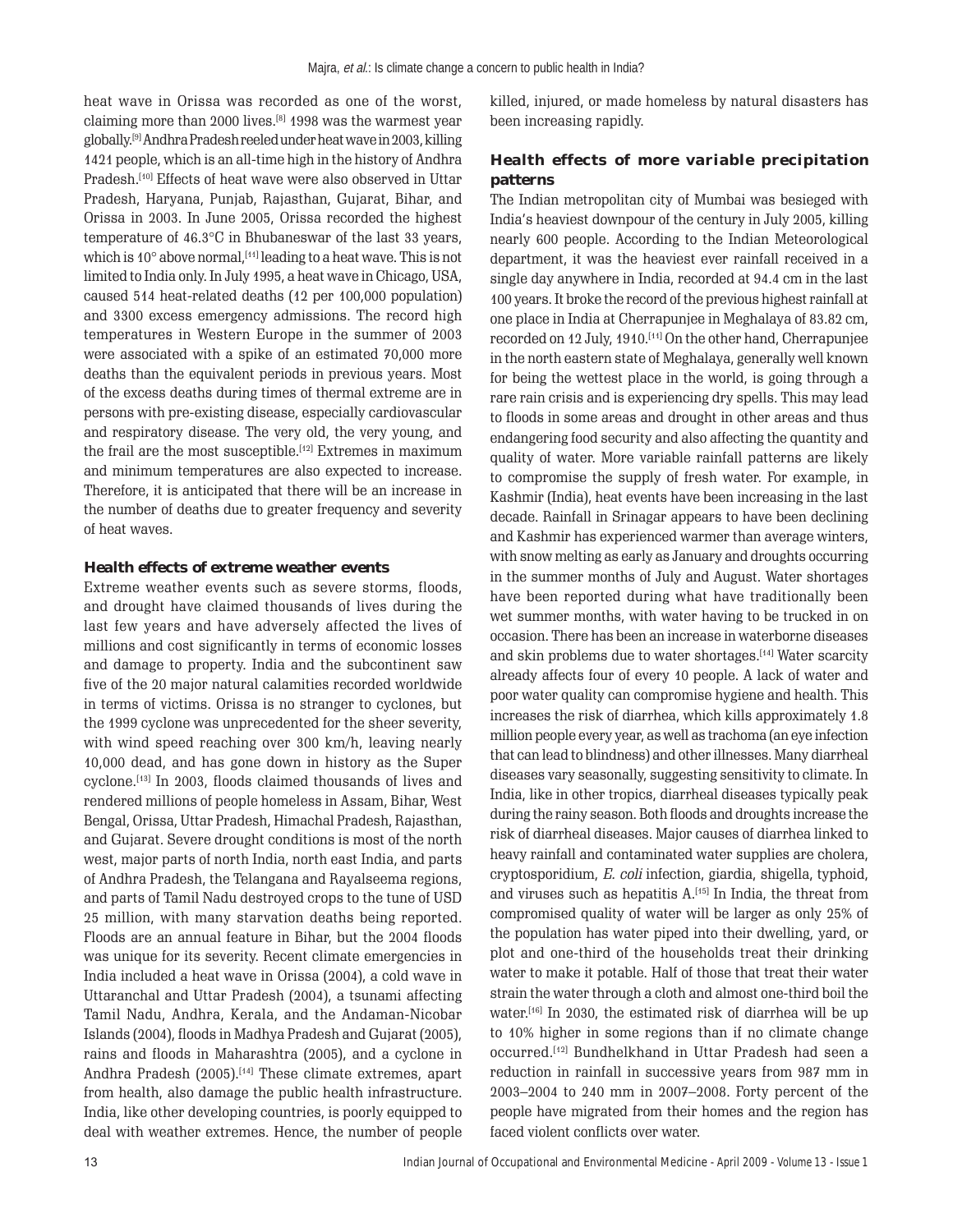#### **Health effects of rising sea levels**

Potential effects on health due to sea level rise $[17]$  include:

- 1. Death and injury due to flooding.
- 2. Reduced availability of fresh water due to saltwater intrusion.
- 3. Contamination of water supply through pollutants from submerged waste dumps.
- 4. Change in the distribution of disease-spreading insects.
- 5. Health effect on the nutrition due to a loss in agriculture land and changes in fish catch
- 6. Health impacts associated with population displacement.

India has a 7500 km long densely populated coast line, which is vulnerable to coastal floods, hurricanes, cyclones, and tsunami. Any increase in frequency and severity of these extreme climate events or change in coastline as projected is likely to have serious effects and can cause population displacement. These displaced people are likely to face diverse health consequences  $-$  traumatic, infectious, nutritional, psychological, and other - that occur in demoralized and displaced populations in the wake of climate-induced economic dislocation, environmental decline, and conflict situations.[14]

#### **Health effects of retracting glaciers**

Glaciers are the source of drinking and irrigation water in the mountainous and Indo-Gangetic regions in India. Most of the states in the North, including Punjab, Haryana, Rajasthan, Uttar Pradesh, Madhya Pradesh, and the north east are dependent on river water with origin in the Himalayas. Rising temperatures may cause the snow to melt earlier and faster in the spring, shifting the timing and distribution of run-off. Projections are for a regression of the maximum spring stream-flow period in the annual cycle of about 30 days and an increase in glacier melt run-off by  $33-38\%$ .<sup>[14]</sup> These changes could affect the availability of freshwater for natural systems and human use. Excessive melt water could cause flash floods. If freshwater run-off is reduced in the summer months because of earlier melting, the result will be water insecurity and more interstate conflicts in the region.[14] Urban areas in developing countries, including India, will be more affected due to the pace of development and increasing industrialization.[18] Melting glaciers in the Himalayas may lead to glacier lake outburst floods, as occurred in Himachal Pradesh.

#### **Health effects due to food insecurity**

Increasing temperatures and more variable rainfalls and loss of agricultural land due to flash floods are expected to reduce crop yields in many tropical developing regions, where food security is already a problem.<sup>[14,19]</sup> Simulations using dynamic crop models indicate a decrease in the yield of crops as temperature increases in different parts of India. This is likely to threaten the food security in the country where malnutrition is already an important public health problem. Malnutrition causes millions of deaths each year, from both a lack of sufficient nutrients to sustain life and a resulting vulnerability to infectious diseases such as malaria, diarrhea, and respiratory illnesses. In India, almost half of the children under age five and more than one-third of the adults are undernourished. In Bihar, Chhattisgarh, Jharkhand, Madhya Pradesh, and Orissa, more than two out of five women are undernourished. Anemia is another major nutritional health problem in India, especially among women and children. Among children between the ages of 6 and 59 months, the great majority (70%) are anemic. More than half of the women (55%) and one-fourth of the men are anemic in India. Anemia can result in maternal mortality, weakness, diminished physical and mental capacity, increased morbidity from infectious diseases, perinatal mortality, premature delivery, low birth weight, and (in children) impaired cognitive performance, motor development, and scholastic achievement.[16]

#### **Vector-borne diseases**

Changes in climate are likely to change frequency, lengthen the transmission seasons, and alter the geographic range of important vector-borne diseases, malaria and dengue being the most important. There is historical evidence of associations between climatic conditions and vector-borne diseases. Malaria is of the great public health concerns and seems likely to be the vector-borne disease most sensitive to long-term climate change. Malaria varies seasonally in highly endemic areas. The link between malaria and extreme climatic events has long been studied in India. Early last century, the river-irrigated Punjab region experienced periodic malaria epidemics. Excessive monsoon rainfall and high humidity were identified early on as a major influence, enhancing mosquito breeding and survival. Recent analyses have shown that the malaria epidemic risk increases around five-fold in the year after an El Niño event.<sup>[20]</sup>

Mosquitoes need access to stagnant water in order to breed and the adults need humid conditions for viability. Warmer temperatures enhance vector breeding and reduce the pathogenís maturation period within the vector organism. However, very hot and dry conditions can reduce mosquito survival. Periodic epidemics of malaria occur every 5-7 seven years. Between 1994 and 1996, India experienced a sudden rise in the malaria problem, resulting in epidemics and deaths due to malaria in the states of Rajasthan, Manipur, Nagaland, and Haryana.[21] The World Bank estimates that about 577,000 disability-adjusted life years were lost due to malaria in India in  $1998$ <sup>[17]</sup> The malaria modeling shows that small temperature increases can greatly affect the transmission potential. Globally, temperature increases of  $2-3^{\circ}C$  would increase the number of people who, in climatic terms, are at a risk of malaria by around 3-5%, i.e. several hundred million. Further, the seasonal duration of malaria would increase in many currently endemic areas. In India, the transmission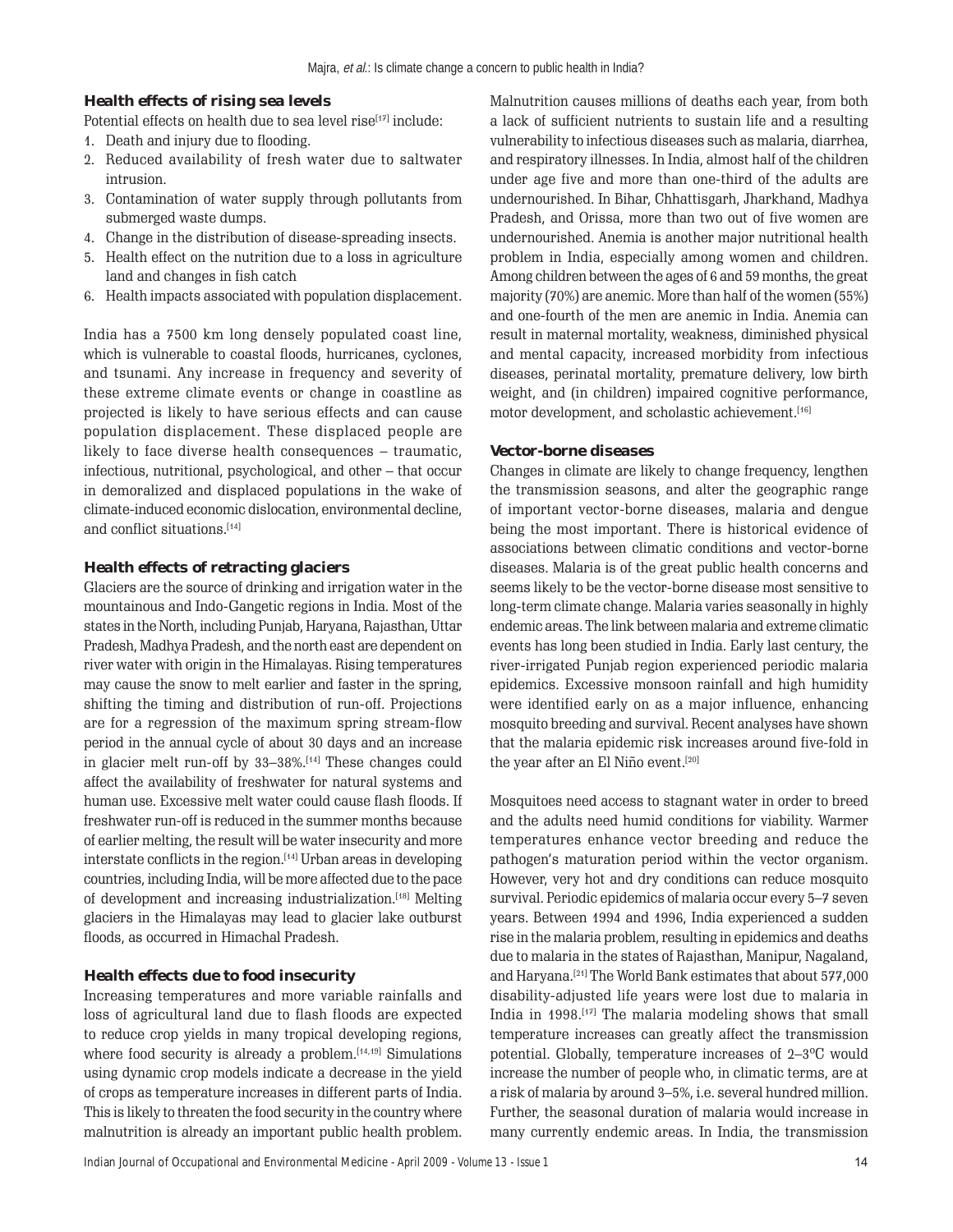windows for malaria are predicted to increase with climate change from 4 to 6 months to 7 to 9 months in a year in Jammu and Kashmir and Madhya Pradesh and from 7 to 9 months to 10 to 12 months in Uttar Pradesh.[22]

Dengue is another important arboviral disease of humans, occurring in tropical and subtropical regions, particularly in urban settings. Since 1960, more than 50 outbreaks have been reported to or investigated by the National Institute of Communicable Diseases in India. The 1996 epidemic in New Delhi was the worst of its kind, which affected 16,517 persons and killed 545.<sup>[23]</sup> El Niño Southern Oscillation affects dengue occurrence by causing changes in household water storage practices and in surface water pooling. Between 1970 and 1995, the annual number of dengue epidemics in the South Pacific was positively correlated with La Niña conditions (i.e., warmer and wetter).[24]

Rodents, which proliferate in temperate regions following mild wet winters, act as reservoirs for various diseases. Certain rodent-borne diseases are associated with flooding, including leptospirosis, tularemia, and viral hemorrhagic diseases. Other diseases associated with rodents and ticks, and which show associations with climatic variability, include Lyme disease, tick-borne encephalitis, and Hantavirus pulmonary syndrome.<sup>[15]</sup>

## **Other health effects**

Increasing global temperatures affect levels and seasonal patterns of both man-made and natural air-borne particles, such as plant pollen, which can trigger asthma. About 6% of children suffer from respiratory tract infection and 2% of adults suffer from asthma.[16] Asthma deaths are expected to increase by almost 20% in the next 10 years if urgent actions to curb climate change and prepare for its consequences are not taken.<sup>[19]</sup>

Stratospheric ozone depletion is essentially a different process from climate change. However, greenhouse warming is affected by many of the chemical and physical processes involved in the depletion of stratospheric ozone. Exposure to ultra violet radiation has been implicated as a cause of skin cancer (melanoma and other types) in fair-skinned human populations living at mid to high latitudes[25,26] and also to induce immunosuppression that could influence patterns of infectious disease<sup>[27]</sup>

## **RESPONSE OPTIONS**

Climate change already contributes to the global burden of disease and this contribution is expected to grow in the future. Approximately 600,000 deaths occurred worldwide as a result of weather-related natural disasters in the 1990s, some 95% of which took place in developing countries. The WHO estimated that climate change directly or indirectly contributes to about 77,000 deaths annually in Asia and the Pacific, about half of the world total attributed to climate change.<sup>[28]</sup>

The impacts of climate on human health will not be evenly distributed around the world. Developing country populations, particularly in small island states, arid and high mountain zones, and in densely populated coastal areas, are considered to be particularly vulnerable.[29] The Third Assessment Report (IPCC-2001) concluded that the extent to which human health is affected depends on the exposures of populations to climate change and its environmental consequences, the sensitivity of the population to the exposure, and the ability of affected systems and populations to adapt. Adaptation<sup>[30]</sup> can reduce sensitivity to climate change while mitigation can reduce the exposure to climate change, including its rate and extent. Both conclusions are confirmed in this assessment. Therefore, response options to protect health from effects of climate change include the mitigation as well as adaptation. Adaptation and mitigation can complement each other and together can significantly reduce the risks of climate change.[1]

The mitigation of GHGs provides a mechanism for slowing, and perhaps eventually halting, the build up of GHGs in the atmosphere. Emission of GHGs can be reduced by more efficient use of energy, reducing dependence on carbon energy and switching to low-carbon energy like solar, hydro, or wind energy, etc. Steps to reduce GHG emissions or lessen the health impacts of climate change could have positive health effects. For example, promoting the safe use of public transportation and active movement, such as biking or walking as alternatives to using private vehicles, could reduce carbon dioxide emissions and improve public health. They can not only cut traffic injuries but also air pollution and associated respiratory and cardiovascular diseases. Increased levels of physical activity can lower the overall mortality rates.[12]

A slowing of the rate of warming by mitigation of GHGs could yield important benefits in the form of reduced impacts to human health and other systems. However, the inertia in the climate system means that there will be a significant temporal lag between emission reduction and slowing in the rate of warming. Even if GHG emissions are reduced in the near future, Earth's climate will continue to change. Hence, adaptation strategies must be considered to reduce disease burdens, injuries, disabilities, and deaths. Extreme weather events can have vastly different impacts because of differences in the target population's coping capacity. For example, cyclones in Bangladesh in 1970 and 1991 are estimated to have caused 300,000 and 139,000 deaths, respectively. In contrast, Hurricane Andrew struck the United States in 1992, causing 55 deaths (although also causing around \$30 billion in damages).<sup>[12]</sup> Adaptation enhances a population's coping ability and may protect against current climatic variability as well as against future climatic changes. It includes the strategies, policies, and measures undertaken now and in